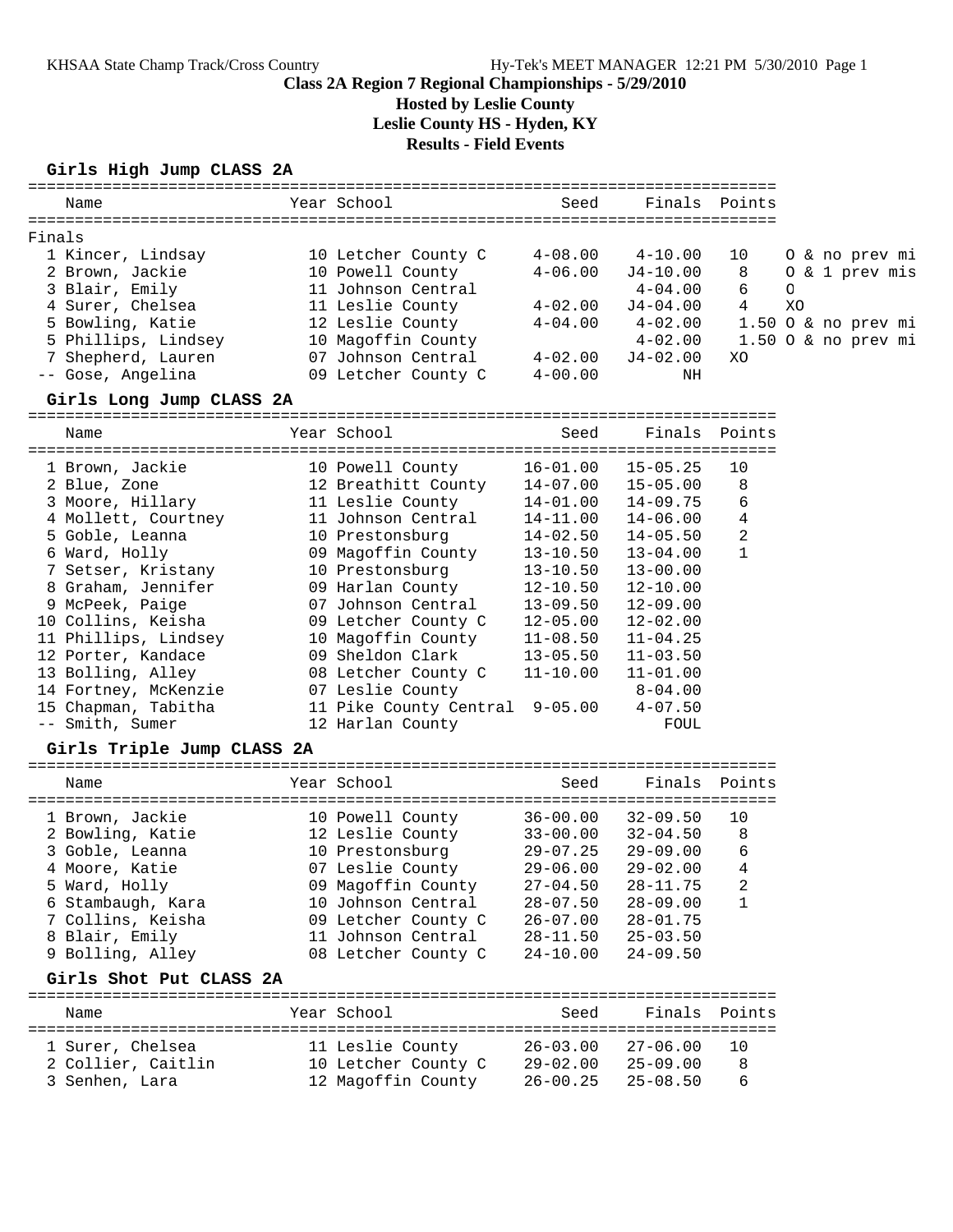## **Hosted by Leslie County**

**Leslie County HS - Hyden, KY**

### **Results - Field Events**

#### **....Girls Shot Put CLASS 2A**

| 4 Arnett, Morgan     | 09 Magoffin County              | $28 - 08.00$ | $25 - 06.50$ | 4            |
|----------------------|---------------------------------|--------------|--------------|--------------|
| 5 Mosley, Lauren     | 10 Leslie County                | $25 - 08.00$ | $24 - 08.00$ | 2            |
| 6 Patterson, Breanna | 09 Johnson Central              | $27 - 05.00$ | $24 - 01.00$ | $\mathbf{1}$ |
| 7 Whitaker, Kora     | 10 Perry County Cen             | $23 - 05.00$ | $23 - 08.00$ |              |
| 8 Halcomb, Amber     | 12 Harlan County                | $24 - 03.50$ | $22 - 11.50$ |              |
| 9 Thomas, Lauren     | 11 Letcher County C             | $25 - 06.00$ | $22 - 10.00$ |              |
| 10 Younce, Rebecca   | 11 Johnson Central              | $24 - 03.00$ | $21 - 07.00$ |              |
| 11 Justice, Ashley   | 09 Pike County Central 23-11.00 |              | $20 - 07.00$ |              |
| 12 Richey, Lisa      | 11 Powell County                | $17 - 11.00$ | $19 - 09.50$ | $18 - 11.00$ |
| 13 Shular, April     | 11 Harlan County                | $22 - 00.00$ | $J19-09.50$  | $18 - 10.50$ |
| 14 Reed, Abby        | 07 Powell County                | $18 - 09.00$ | $16 - 05.00$ |              |

# **Girls Discus Throw CLASS 2A**

================================================================================ Name Year School Seed Finals Points ================================================================================ 1 Bays, Shannon 12 Letcher County C 67-08 74-04 10 2 Senhen, Lara 12 Magoffin County 75-04 73-04 8 3 Reed, Kasey 12 Powell County 68-10 72-09 6 4 Collier, Kaitlyn 10 Letcher County C 73-10 70-09 4 5 Justice, Ashley 09 Pike County Central 58-10 65-04 2 6 Surer, Chelsea 11 Leslie County 59-01 61-06 1 7 Younce, Rebecca 11 Johnson Central 64-06 60-00 8 Turner, Emily 09 Breathitt County 58-09 9 Halcomb, Amber 12 Harlan County 65-03 56-08 10 Mosley, Joyce 10 Leslie County 62-03 56-05 11 Shular, April 11 Harlan County 61-03 52-01 12 Phipps, Morgan 09 Breathitt County 51-04 13 Hopkins, Alli 09 Prestonsburg 51-04 50-10 45-01 14 Chance, Alyssa 10 Johnson Central 62-00 J50-10 foul - no valid dist 15 Richey, Lisa 11 Powell County 45-06 48-11 16 Slone, Micheala 09 Prestonsburg 48-02 46-03 17 Williams, Colleen 11 Magoffin County 43-11 41-11

#### **Boys High Jump CLASS 2A**

| Name              | Year School         | Seed        | Finals Points |    |                |
|-------------------|---------------------|-------------|---------------|----|----------------|
| 1 Craynon, Josh   | 12 Prestonsburg     | $5 - 10.00$ | $6 - 02.00$   | 10 |                |
| 2 Goodwin, Ryan   | 10 Powell County    | $5 - 10.00$ | $5 - 10.00$   | 8  |                |
| 3 Ballard, Dustin | 12 Leslie County    | $5 - 10.00$ | $5 - 08.00$   | 6  | $\Omega$       |
| 4 Perry, Jeff     | 09 Powell County    | $5 - 08.00$ | J5-08.00      | 4  | XXO            |
| 5 Gose, James     | 12 Letcher County C | $5 - 06.00$ | $5 - 06.00$   | 2  | O              |
| 6 Hayes, Ben      | 09 Breathitt County | $5 - 02.00$ | $J5-06.00$    |    | 0 & 2 prev mis |
| 7 Cole, Joe       | 09 Johnson Central  | $5 - 02.00$ | $5 - 02.00$   |    |                |
| -- Harvey, Zach   | 12 Magoffin County  | $5 - 00.00$ | ΝH            |    |                |
|                   |                     |             |               |    |                |

#### **Boys Pole Vault CLASS 2A**

| Name                               | Year School                        | Seed                         | Finals Points              |  |
|------------------------------------|------------------------------------|------------------------------|----------------------------|--|
| 1 Craynon, Josh<br>2 Slone, Nathan | 12 Prestonsburg<br>11 Prestonsburg | $11 - 00.00$<br>$10 - 00.00$ | $7 - 00.00$<br>$6 - 00.00$ |  |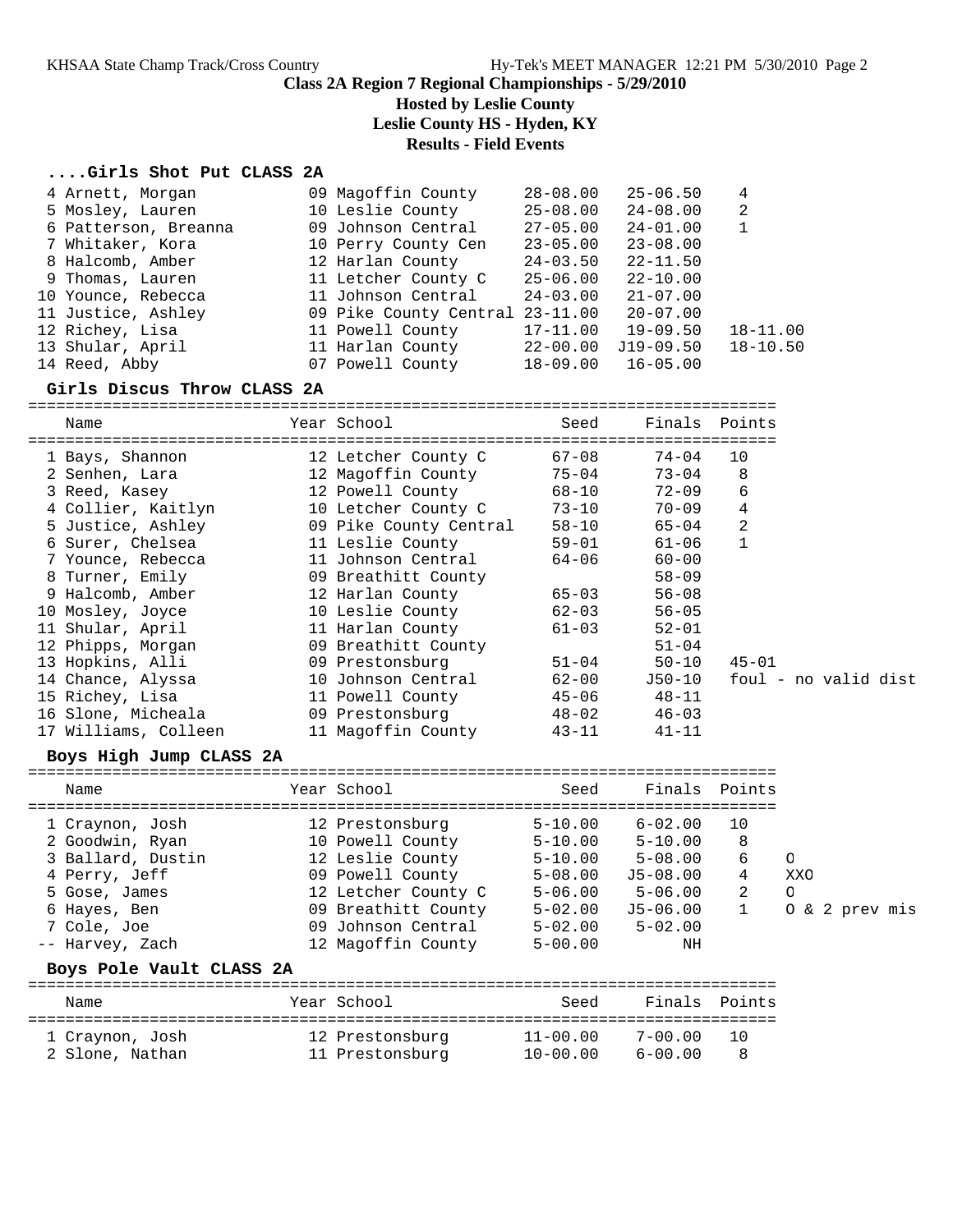**Hosted by Leslie County**

**Leslie County HS - Hyden, KY**

**Results - Field Events**

**Boys Long Jump CLASS 2A**

| Name                      | Year School                         | Seed         | Finals Points |                |              |
|---------------------------|-------------------------------------|--------------|---------------|----------------|--------------|
|                           |                                     |              |               |                |              |
| 1 Jamerson, Joseph        | 10 Prestonsburg                     | $20 - 00.50$ | $20 - 08.00$  | 10             |              |
| 2 Ballard, Dustin         | 12 Leslie County                    | $19 - 01.00$ | $20 - 01.00$  | 8              |              |
| 3 Tiller, Kienan          | 09 Powell County                    | $17 - 04.00$ | $18 - 11.50$  | 6              |              |
| 4 Davis, James            | 09 Johnson Central                  | 18-10.50     | $17 - 10.00$  | 4              |              |
| 5 Clifton, Devin          | 12 Prestonsburg                     | 18-07.00     | $17 - 07.75$  | $\overline{2}$ |              |
| 6 Hacker, Dylan           | 10 Leslie County                    | 17-04.00     | $17 - 04.25$  | $\mathbf{1}$   |              |
| 7 Thacker, Dean           | 09 Magoffin County 16-05.50         |              | $16 - 08.75$  |                |              |
| 8 Tyree, Chris            | 09 Letcher County C 15-06.00        |              | $15 - 08.75$  |                |              |
| 9 Miracle, Coty           | 09 Harlan County                    | $16 - 05.00$ | $14 - 11.50$  |                |              |
| 10 Claypoole, Zach        | 09 Powell County                    | 14-02.00     | $14 - 02.25$  |                |              |
| 11 Collier, Kevin         | 10 Letcher County C                 | $14 - 09.00$ | $12 - 11.75$  |                |              |
| Boys Triple Jump CLASS 2A |                                     |              |               |                |              |
| Name                      | Year School                         | Seed         | Finals        | Points         |              |
|                           |                                     |              |               |                |              |
| 1 Slone, Nathan           | 11 Prestonsburg                     | 38-09.00     | $40 - 06.00$  | 10             | $40 - 05.00$ |
| 2 Ballard, Dustin         | 12 Leslie County 36-06.00 J40-06.00 |              |               | 8              | $40 - 03.50$ |
| 3 Clifton, Devin          | 12 Prestonsburg 38-07.00            |              | $38 - 00.00$  | 6              |              |
| 4 Jude, J.J.              | 10 Johnson Central 39-09.00         |              | $37 - 05.50$  | 4              |              |
| 5 Miracle, Coty           | 09 Harlan County                    | 34-00.00     | $37 - 00.00$  | $\mathbf{2}$   |              |
| 6 Thacker, Dean           | 09 Magoffin County 34-04.50         |              | $36 - 03.75$  | $\mathbf{1}$   |              |
| 7 Tiller, Kienan          | 09 Powell County                    | 35-00.00     | $35 - 10.00$  |                |              |
| 8 Hacker, Dylan           | 10 Leslie County                    | 34-00.00     | $32 - 07.75$  |                |              |
| 9 Yates, Channing         | 10 Magoffin County                  | $30 - 04.00$ | $30 - 11.00$  |                |              |
| 10 Collier, Brad          | 10 Letcher County C                 | $27 - 10.00$ | $27 - 03.00$  |                |              |
| -- Tyree, Chris           | 09 Letcher County C                 | $27 - 08.00$ | FOUL          |                |              |
| Boys Shot Put CLASS 2A    |                                     |              |               |                |              |
|                           |                                     |              |               |                |              |
| Name                      | Year School                         | Seed         | Finals        | Points         |              |
|                           |                                     |              |               |                |              |
| 1 Cornett, Dakota         | 11 Letcher County C                 | 51-02.00     | $48 - 01.50$  | 10             |              |
| 2 McCarty, Josh           | 12 Johnson Central                  | $49 - 01.00$ | $41 - 04.50$  | 8              |              |
| 3 Garner, Alex            | 12 Prestonsburg                     | $40 - 04.00$ | $39 - 07.00$  | 6              |              |
| 4 Francis, Matthew        | 11 Magoffin County                  | 44-03.00     | $39 - 05.50$  | $\overline{4}$ |              |
| 5 Calton, Chase           | 10 Harlan County                    | $36 - 00.00$ | $37 - 06.50$  | $\overline{2}$ |              |

 6 Trivette, Cody 10 Pike County Central 37-08.00 35-05.00 1 7 Spence, Dalton 09 Powell County 33-07.00 33-10.50 8 Short, Roy 11 Letcher County C 31-03.00 33-02.00 9 Howard, Josh 10 Harlan County 34-00.00 32-06.00 10 Yates, Channing 10 Magoffin County 35-00.00 32-01.00 11 Dixon, Brandon 10 Leslie County 32-03.00 31-05.00 12 Spencer, Josh 09 Powell County 33-00.00 30-02.50

#### **Boys Discus Throw CLASS 2A**

================================================================================ Name Year School Seed Finals Points ================================================================================ 1 Cornett, Dakota 11 Letcher County C 154-01 148-02 10 2 McCarty, Josh 12 Johnson Central 119-02 124-07 8 3 Calton, Chase 10 Harlan County 103-00 101-04 6